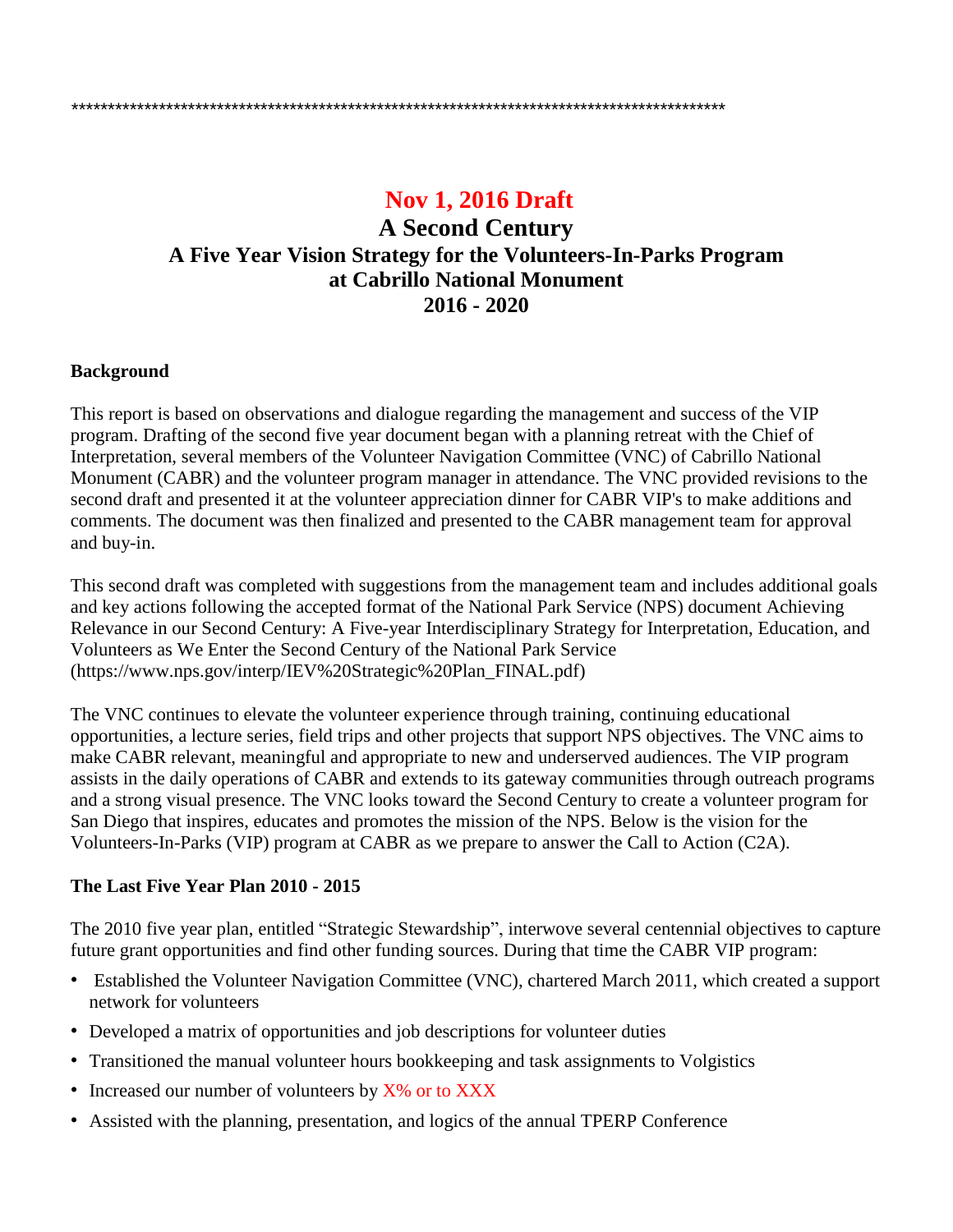- Produced the online Reference Manual/E-Binder
- Produced the online Volunteer Orientation Guide
- Produced the VIP Voice, a resource for volunteers and staff
- Kept current the Volunteer page of the park website
- Provided input to training protocols and materials
- Lead and participated in many community outreach events
- Submitted articles for the Cabrillo Journal
- Created an Artist-In-Residence program and built up an artistic collection to interpret the natural and cultural resources
- Founded a friends group, Cabrillo National Monument Conservancy (CNMC) to augment the support and fundraising done by the Cabrillo National Monument Foundation (CNMF)
- Developed an annual hiking program for youths and their families
- Established an internship program
- Continued to add training, continuing education, and lecture events after hours
- Grew in both volunteers and volunteer hours, which provided more support to CABR projects and daily operations
- Built a tidepool contact station and temporary office space
- Fully restored the base end station
- Supported multiple fundraising events at CABR
- Was awarded the George and Helen Hartzog Award for 2014 for Outstanding Volunteer Service in the Park VIP Category

#### **The Next Five Year Plan 2016 – 2020**

In his "Call To Action" for the 2016 Centennial, NPS Director Jon Jarvis set goals that are ambitious and appropriate. The four key themes of A Call to Action are:

- (1) "Connecting People to Parks"
- (2) "Advancing the Education Mission"
- (3) "Preserving America's Special Places"
- (4) "Enhancing Professional and Organizational Excellence."

CABR cannot accomplish this call to action without the aid and support of volunteers. The centennial challenge is a big endeavor and, with decreasing funding and lack of new permanent positions at CABR, it's all the more important to focus on smart volunteerism; using our resource (the volunteer) effectively and efficiently. There are several action items that the VIP program at CABR is currently implementing and continuing to develop in order to meet the calls to action.

It is the aim of the VNC to offer a structured and well-organized volunteer program to San Diego by 2016. It is the VIP program's Centennial legacy project. The VNC is committed to this vision and is already beginning the necessary steps toward making this goal a reality.

The VIP program aims to be a leader in environmental stewardship and springboard the NPS brand to the almost one million visitors and the roughly seven million residents of the gateway communities of San Diego, Coronado and Tijuana.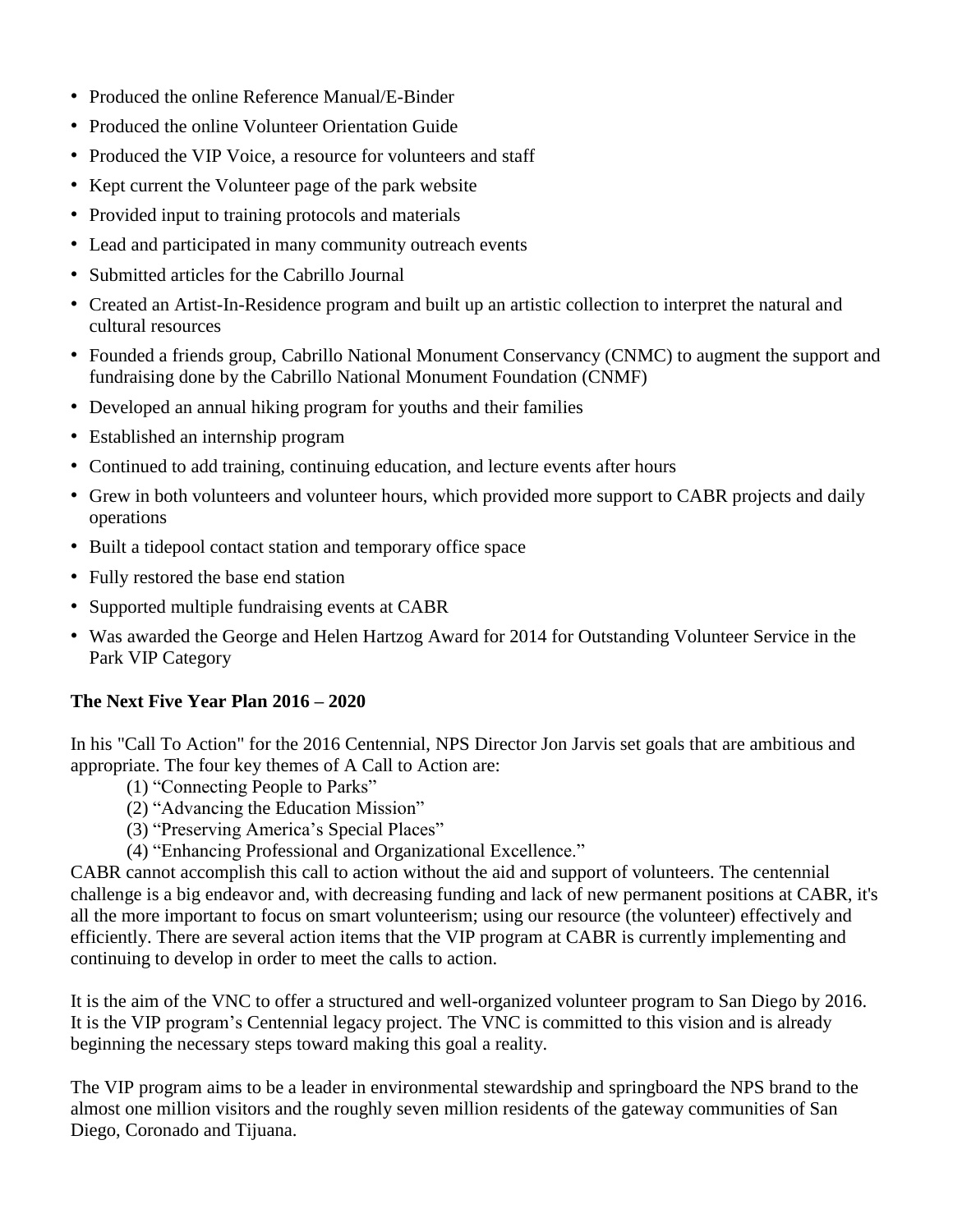With the energy and dedication from Cabrillo's volunteers, and the organization and execution strategy of the VNC to improve the standards of the volunteer program, this report aims to foster their perpetual motion and to expand measures of support.

As the VIP program grows, monetary allocations must be made to support the program. A success last year was new financial support for the VIP program by CNMC. However, more funding is needed and we hope to see an increase of funding from CNMF and CNMC together. This would allow for the creation of the infrastructure necessary to then grow the program even further in 2016 and beyond.

## **VIP Program Mission**:

*our reason for being, why do we exist - something like:* To assist the park's rangers and staff in meeting the NPS and CABR missions by providing labor, expertise, skills, and talents to all areas of the park

## **VIP Program Vision**:

*our future, where do we want to be - something like:* To be an integrated, indispensible and value-added partner of CABR that consistently attracts vibrant and productive members of the community to become volunteers; to provide strength through a diversity of skills, talents, expertise, ages, nationalities, neighborhoods, and community networks; to be the embodiment of "smart" volunteerism

## **VIP Program Values:**

what do we believe in; values help guide our planning and operations; our goals and actions must always *keep these values in mind - something like:* Integrity, Teamwork, Partnership, Visitor Experience, Inspiration, Fun.

#### **VIP Program Focus Areas**:

Our goals, and strategies for achieving those goals, support these main VIP Program elements;

- VIP Program Strength
- Partnerships and Outreach
- Park and Park Programs Support and Enhancements

#### **VIP Program Goals and Key Actions:**

| <b>Focus Area 1: VIP Program Strength</b>                                      |
|--------------------------------------------------------------------------------|
|                                                                                |
| <b>Baseline current VIP Program</b>                                            |
|                                                                                |
| Goal #1: Document and evaluate the current conditions of our VIP Program       |
| <b>Key Actions:</b>                                                            |
| Understand the current baseline of volunteers by assessing through Volgistics  |
| the numbers and types of volunteers currently in the program; what skills,     |
| abilities, and talents they have                                               |
| Assess the current state of our VIP Program by conducting a survey of VIPs and |
| park staff, identify our strengths highlighting outcomes, results, and         |
| achievements and identify areas that could benefit from improvements and       |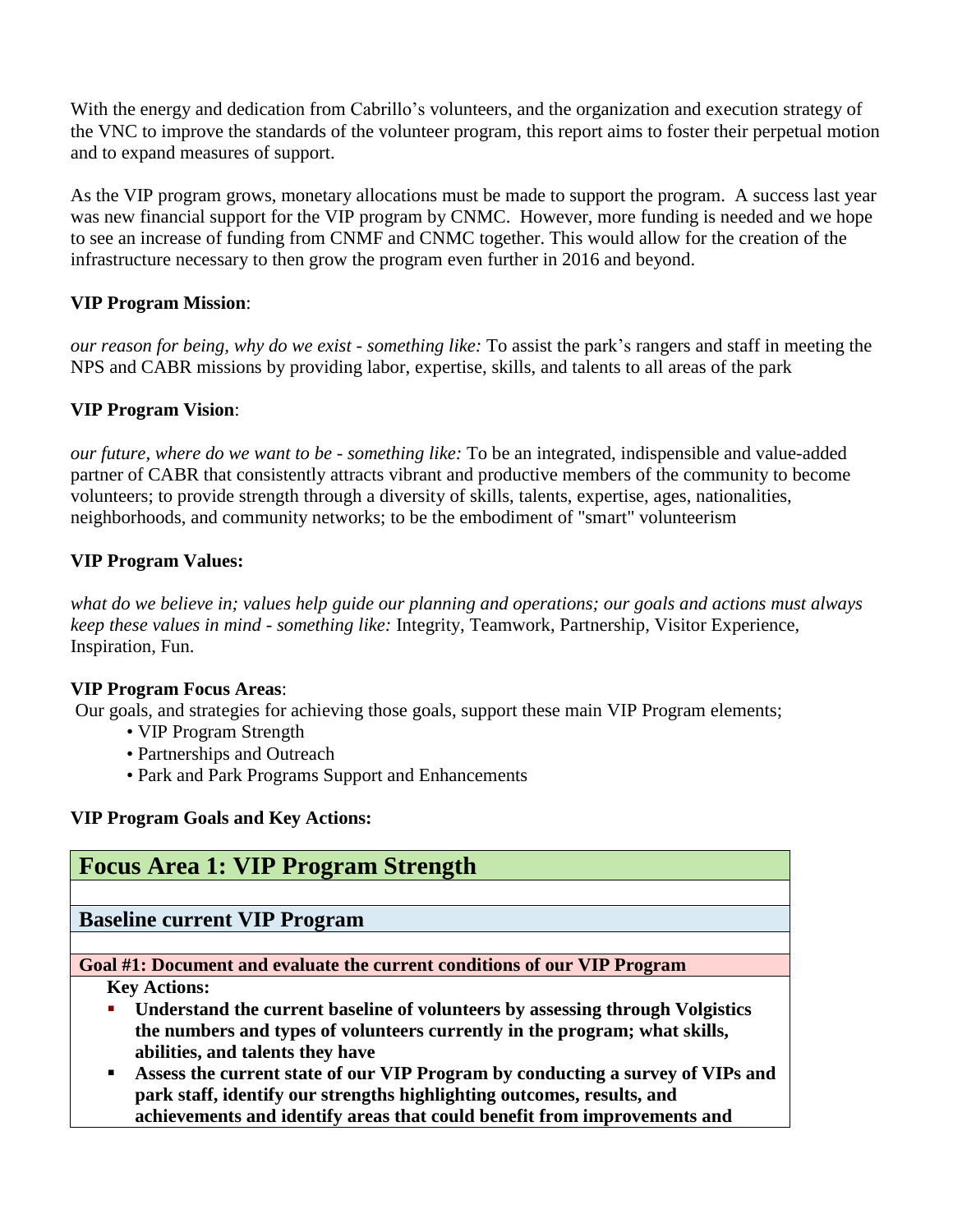**define those improvements**

- **for what people and documents to survey, what questions need to be asked, and how to document the results**
- **Develop strategies to implements these improvements**

**Goal #2: Investigate NPS industry VIP Program best practices and determine appropriateness of instituting them at Cabrillo, e.g. establishing "self-directed volunteer" arm to the current VIP Program**

**Key Actions**

 **Define which parks are similar to us, who at the their park would be the best contact, what questions to ask them, and how to document the results**

**Goal #3: Review and update as appropriate the VNC Charter**

**Key Actions**

- **Review what should be in a Charter, review our own Charter, add or update sections as appropriate**
- **Get approval of VIPS and Cabrillo staff**

**Recruitment**

**Goal #4: Recruit XXX new volunteers each year**

**Key Actions:**

- **Determine how many volunteers are needed and in what areas**
- **Analyze historic attrition numbers and reasons**

**Goal #5: Expand Areas of Recruitment, especially within underserved communities Key Actions:**

- **Document where recruitment now takes place, and which is most successful**
- **Research potential new targets and provide them with how-to-volunteer information**

**Goal #6: Establish and publicize a volunteer program that supports a diversity of talents, skills, expertise, ages, nationalities, neighborhoods, and community networks**

**Key Actions:**

 **VNC to re-establish the Recruitment Sub-committee to help develop a Recruitment Process**

**Retention**

**Goal #7: Create a work, gathering, meeting place for volunteers**

**Key Actions:**

 **Add to current desk and shelf space by providing a meeting space and computer support**

**Goal #8: Create a network of professional volunteers to facilitate training sessions, to act as work crew leaders and mentors to new volunteers and paid staff**

**Key Actions:**

**Define "professional volunteer"**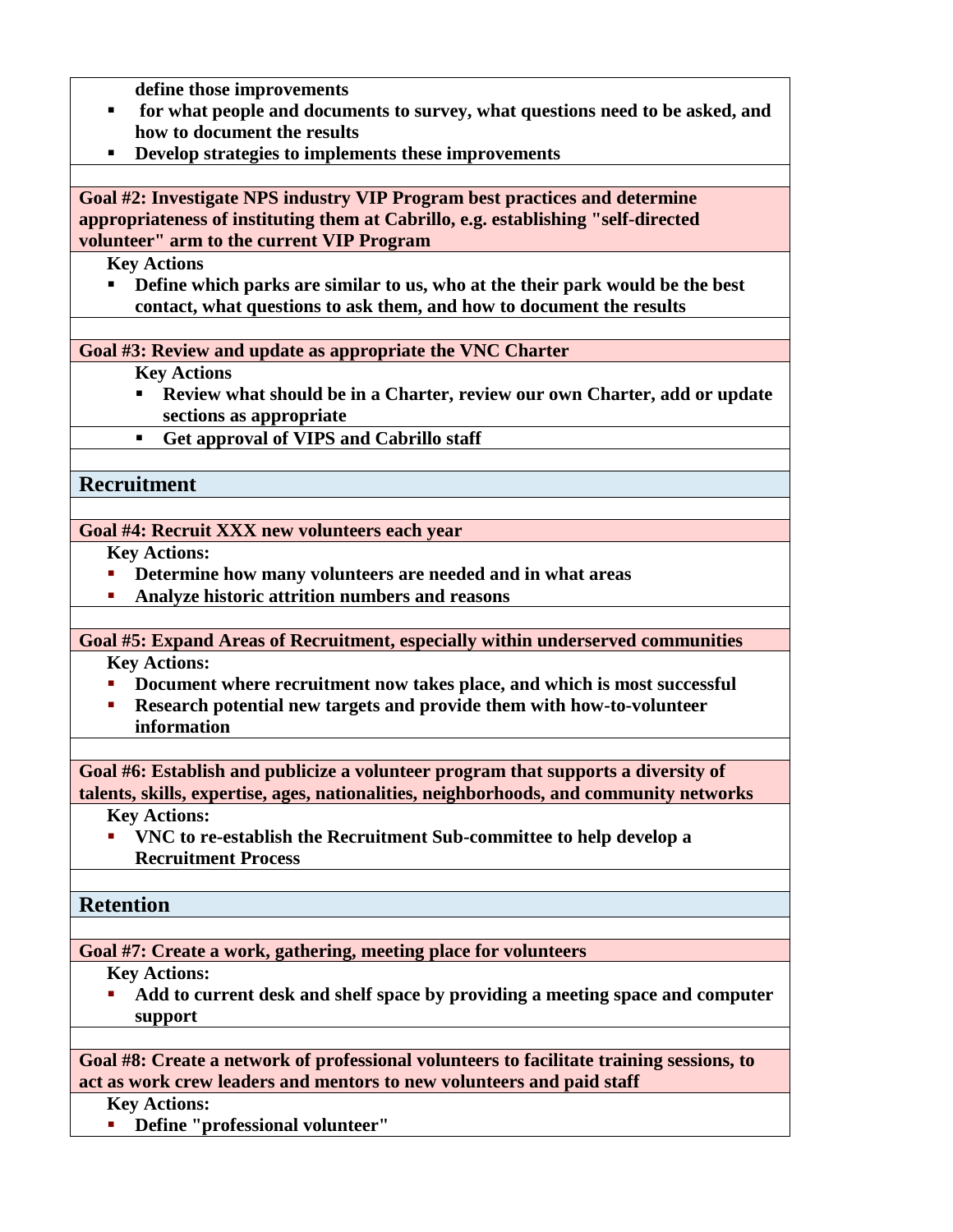- **Develop job descriptions for duties such as facilitators and work crew leaders**
- **Identify other areas that can benefit from "professional volunteer" leadership**
- **Provide training for each type of duty**

**Goal #9: Ensure every volunteer receives the training they need for their assigned duties Key Actions:**

- **Review and update current matrix and descriptions of volunteer opportunities**
- **Define training each duty needs; use TPERP Conference as an example**
- **With park staff, develop training modules for each duty**
- **Review current volunteer Orientation Training requirements and update if necessary**
- **Develop a yearly refresher training checklist**
- **Ensure every volunteer has access to and support for appropriate Eppley online courses**
- **Develop a Process for how to put on a formal training event: use TPERP Conference as example**
- **Review and update Opportunities for Self-Training Checklist**
- **Collect completed training for each VIP through Volgistics**

## **Goal #10: Expand Continuing Education Opportunities**

**Key Actions:**

**Identify appropriate topics and lecturers**

**Goal #11: Establish a Docent volunteer who can represent the park in the community, lead training sessions for interns and volunteers, provide mentorship for student interns, and assist the park's mission at an elevated capacity**

**Key Actions:**

- **Develop job description, including qualifying requirements such as reaching 200 hours per year or making significant contributions to the park in a particular category**
- **Track hours and contributions through Volgistics**

**Goal #12: Establish a Naturalist Guide Program to lead nature walks and hikes both inside and outside the boundaries of CABR in both formal and informal settings and provide interpretive programs**

**Key Actions:**

- **Define the duties of a Naturalist Guide**
- **Identify and provide required training such as those listed in Appendix I**
- **Provide patches or pins signifying volunteer qualifies as a Naturalist Guide**

**Goal #13: Ensure volunteer input is used to determine new directions and responsibilities of the VNC and the park management in supporting the VIP Program**

#### **Key Actions:**

- **Regularly collect volunteer suggestions about program enhancements**
- **Establish a mechanism for collection of volunteer inputs**

**Goal #14: Raise the awareness and use of the Reference Manual/e-binder and VIP Voice so that all volunteers and staff use them as a go-to source**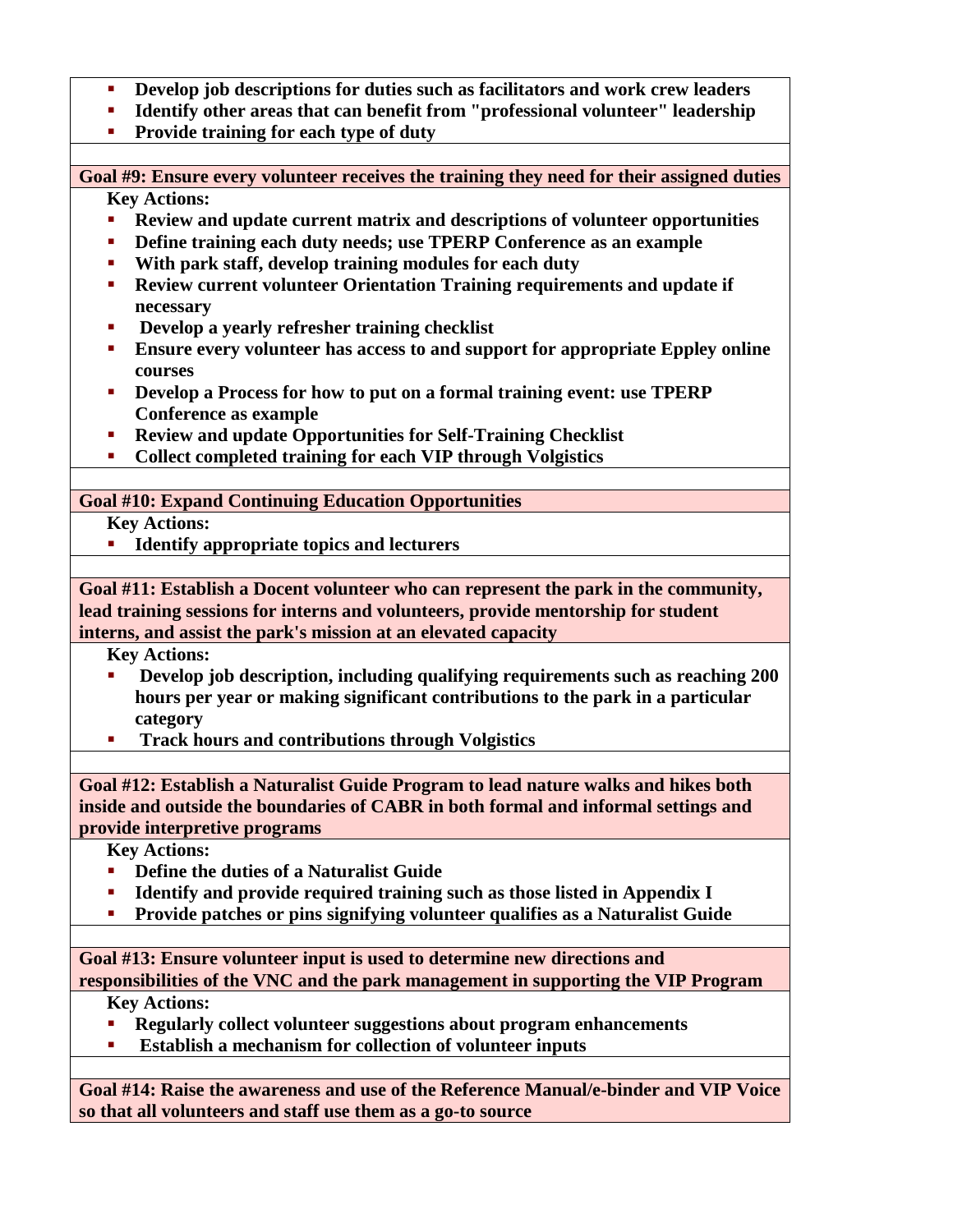#### **Reward**

F

**Goal #15: Ensure all volunteers are current in receipt of an appropriate reward, award, or recognition**

**Key Actions:**

- **Define types of rewards, awards, and recognition available to volunteers such as yearly appreciation event, pins, coins, badges, plaques, passes, uniforms, training events, highlighted in Journal or other park media, entrance to park sponsored fee-based programs, appropriate reimbursement, uniforms, and small recognition items such as logo'd park paraphernalia**
- **Define what triggers each reward by reviewing and updating the Volunteer Rewards chart in Appendix II**
- **Reconcile Volunteer hours logged into Volgistics with deserved rewards and ensure triggers are set to alert when a reward is due**
- **Distribute appropriate rewards**

#### **Release**

**Goal #16: Provide a pleasant experience for volunteers on both their entrance to and release from the VIP Program at CABR**

**Key Actions:**

- **Develop/update a checklist for activities to be completed when a volunteer leaves the program to include such items as return the uniform, rewards and appreciation, removal from Volgistics and access to government computers if such was granted, exit interview on their experience**
- **Establish a process for when and how to move inactive volunteers into an inactive status in Volgistics**

## **Focus Area 2: Partnerships. Internships, and Outreach**

#### **Outreach**

**Goal #17: Develop creative new programming to heighten public engagement and awareness of our resource and projects**

**Key Actions:**

F

**Goal #18: Raise public awareness and support via outreach activities in our global community**

**Key Actions:**

×.

**Goal #20: Develop programs to engage and inspire the youth of our community to include Scouts, Boys & Girls Clubs, and other youth organizations**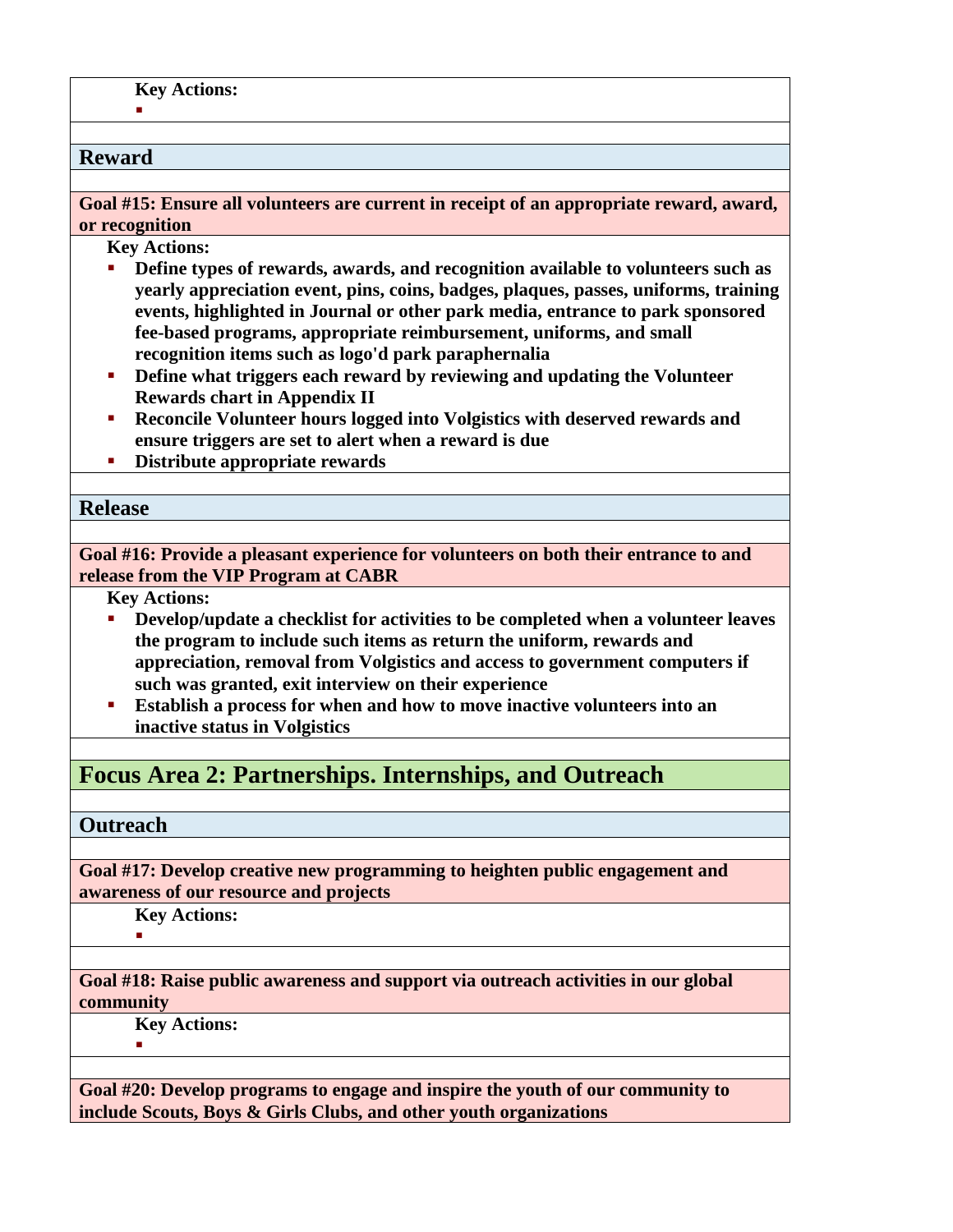**Goal #21: Establish and strengthen the volunteer reciprocity relationships with other community organizations such as the Docent League, San Diego Zoo, and Maritime Museum**

**Key Actions:**

 $\blacksquare$ 

 $\mathbf{r}$ 

#### **Partnerships**

**Goal #22: Strengthen the internship program and relationships with local universities, colleges, and schools**

**Key Actions:**

 $\mathbf{r}$ 

**Goal #23: Expand international partnerships with Baja Norte and Sur to develop joint endeavors in resource stewardship**

**Key Actions:**

E

**Goal #24: Take the five new partnerships at CABR to the next level of engagement. These include Trails and Rails, Hornblower Cruises, DOI/VISTA, SCA, and LHIP interns (others?)**

**Key Actions:** F

**Goal #25: Make volunteers an integral and productive member of the park's Whipstaff Committee, and strengthen relationships with the park's other non-profit partners, CNMF and CNMC**

**Key Actions:**

F

**Internships (should we eliminate this area per Debbie at VNC 9/10/16 meeting?)**

**Goal #26: Establish the processes by which the DOi/VISTA, SCA, and LHIP positions can thrive. The DOI/VISTA volunteer focuses on urban gardening, native scaping, and encouraging healthy practices for participants; the SCA position is supporting the Centennial initiative, the LHIP position promotes outreach efforts and offers career opportunities to underserved populations as a pathway for employment**

**Key Actions:**

 $\blacksquare$ 

**Goal #27: Institutionalize ongoing work projects being done by interns to include The Dusty Socks Club, Convergence on the Point, and Citizen Science** 

**Key Actions:**

E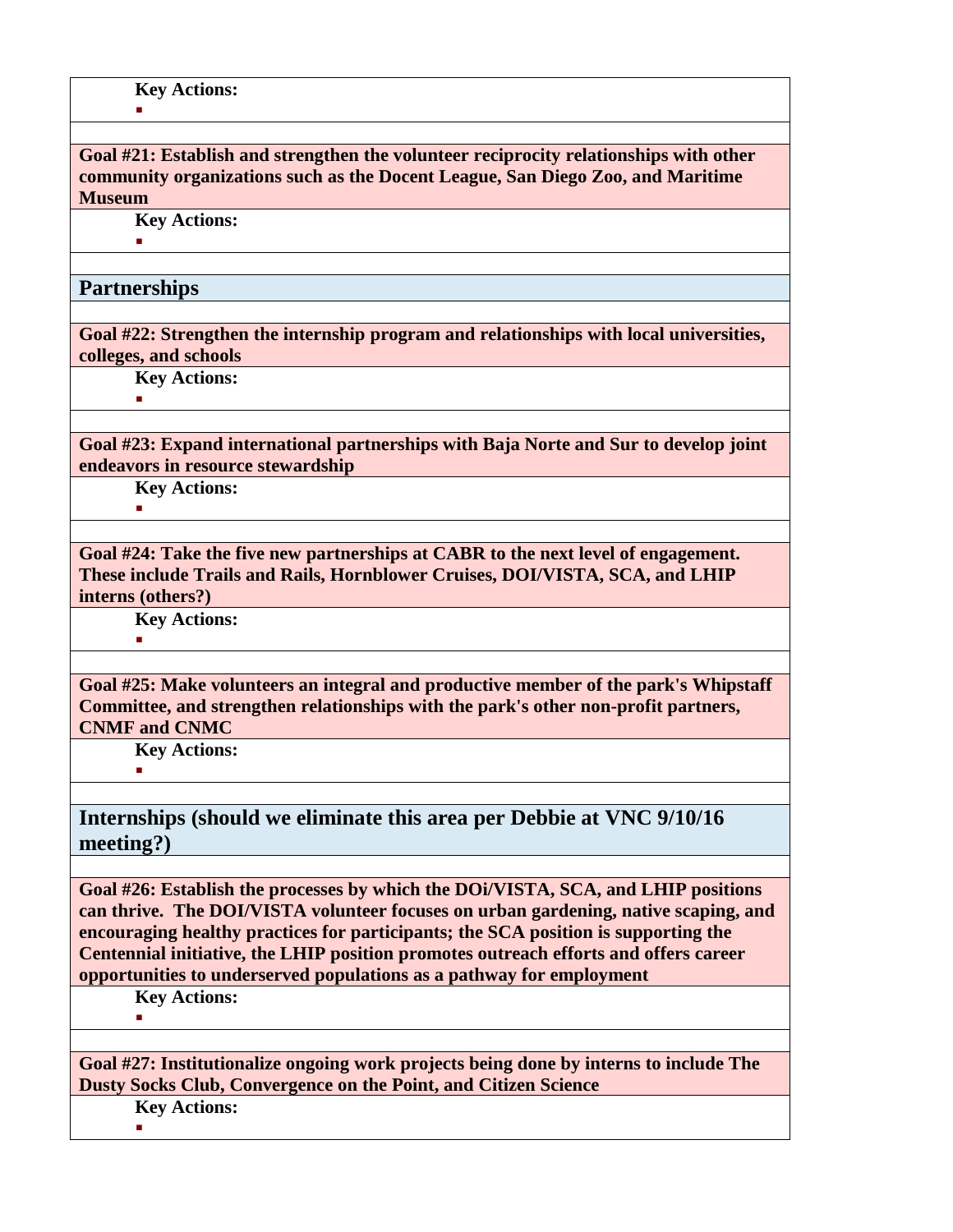**Goal #28: Create new work projects for interns**

**Key Actions:**  $\mathbf{m}$  .

## **Goal #29: Develop criteria for selecting and vetting interns**

**Key Actions:**

E

## **Goal #30:**

**Key Actions:** ×.

**Focus Area: Park and Park Programs Improvements and Enhancements**

**(Are there natural Sub-Focus areas we could use to organize Goals more efficiently? Like areas of the park or by program?)**

**Goal #31: TPERP (Bonnie, Pauline, and Beth are developing Goals for this program)**

**Key Actions:** F

**Goal #32: Continue to grow the significance of the Artist-in-Residence (AIR) program and establish a dedicated studio space within the park**

**Key Actions:** F

**Goal #33: Establish regular support for the Quarterly Cabrillo Journal**

**Key Actions:** F

**Goal #34: Train more VIPs in all areas of Living History**

**Key Actions:**  $\mathbf{u}$ 

**Goal #35: Establish a Lighthouse Station and supporting volunteer committee Key Actions:**

×.

 $\mathbf{u}$  .

**Goal #36: Increase the time allocated time for the VIP Coordinator to manage the VIP Program from 20% to 30%**

**Key Actions:**

**Goal #37: Increase funding for the VIP Program Key Actions:**